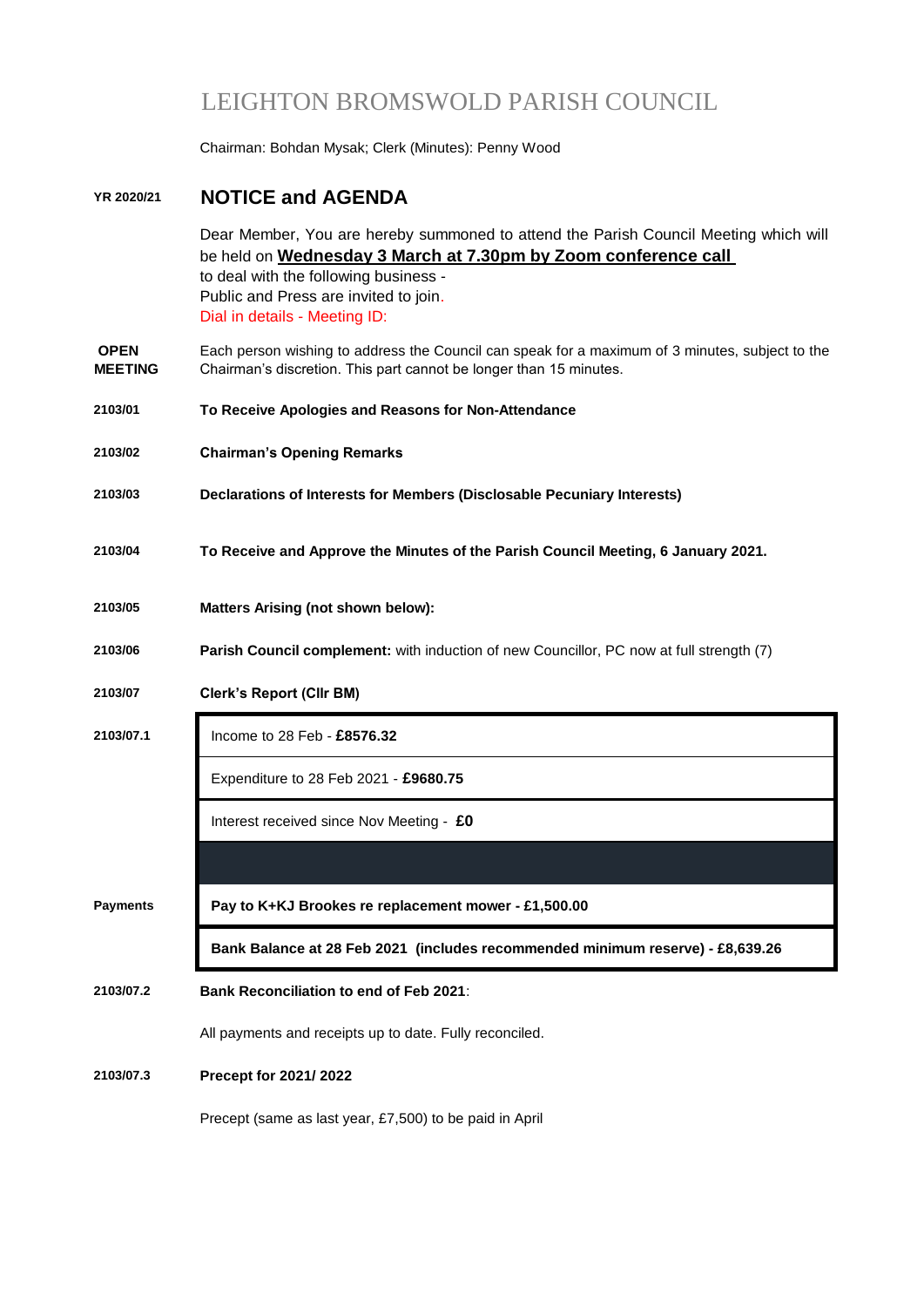| 2103/07.4 | <b>Annual Review of Policy Documents:</b>                                                                                                                                                                                                                                                                                                                                                                                                                                                                                                                                                                                                                                            |
|-----------|--------------------------------------------------------------------------------------------------------------------------------------------------------------------------------------------------------------------------------------------------------------------------------------------------------------------------------------------------------------------------------------------------------------------------------------------------------------------------------------------------------------------------------------------------------------------------------------------------------------------------------------------------------------------------------------|
|           | 1 - Code of Conduct - Done<br>2 - Standing Orders - revised version to be circulated by Cllr BM and agreed.<br>3 - Financial Regulations - revised version to be circulated by Cllr BM and agreed<br>4 - Risk Management Policy - revised version to be circulated by Cllr BM and agreed.<br>5 - Health and Safety Policy - Done.                                                                                                                                                                                                                                                                                                                                                    |
| 2103/07.5 | 6 - Data Privacy Policy - new version to be circulated by Cllr BM and agreed<br>7 - Equal Opportunities Policy - Done<br>8 - Publication (Transparency) Policy - Done                                                                                                                                                                                                                                                                                                                                                                                                                                                                                                                |
|           | Documents have been posted to the website apart from Risk Assessment Policy.<br>Cllr BM to circulate draft document for agreement.<br>However, due to recent upgrade some documents are not visable and some not viewable.<br>Cllr BM to chase up up Netwise for corrective action. Resolved                                                                                                                                                                                                                                                                                                                                                                                         |
| 2103/07.6 | <b>Assets</b>                                                                                                                                                                                                                                                                                                                                                                                                                                                                                                                                                                                                                                                                        |
|           | List goes back at least 20 years. Items stay at purchase cost until written off.<br>Council has assets of c £80,000, mainly in the value of the tennis court and play equipment. A<br>contingency fund is being built up for eventual replacement/ new items from savings made in the<br>budget. (the refurbishment of the tennis court was made possible by monies from this fund).<br>It is likely that the sit-on mower will have to be replaced in the next 3/4 years which could cost<br>about £5,000 (if new).<br>Cllrs. need to make a physical check of assets as soon as COVID restrictions are lifted.<br>Annual Risk Assessment, including check/ maintainance of assets: |
| 2103/07.7 | Members to carry out survey at same time as annual risk assessment (before end November)<br>- All                                                                                                                                                                                                                                                                                                                                                                                                                                                                                                                                                                                    |
| 2103/08   | <b>Website and Village Notice Board:</b>                                                                                                                                                                                                                                                                                                                                                                                                                                                                                                                                                                                                                                             |
| 2103/08.1 | Cllr BM to add Procedures and Policies after the Meeting.                                                                                                                                                                                                                                                                                                                                                                                                                                                                                                                                                                                                                            |
| 2103/08.2 | Website statistics showing erroneous data. Daily hits look more reliable at 12-15 hits per day.<br>Netwise are not able to adjust the figures but have recommended tools to query web statistics.<br>Cllr BM to follow up.                                                                                                                                                                                                                                                                                                                                                                                                                                                           |
| 2103/08.3 | Website has been upgraded: some errors with missing documents or erroneous links have been<br>reported to Netwise.<br>Now resolved                                                                                                                                                                                                                                                                                                                                                                                                                                                                                                                                                   |
| 2103/08.4 | Refurbishment of village notice board:<br>CIIr NC to replace back boards; CIIr DS to replace lock and seal to prevent water from<br>damaging notices.                                                                                                                                                                                                                                                                                                                                                                                                                                                                                                                                |
| 2103/09.1 | Parish Archive: Members to check what we have and what may be destroyed.                                                                                                                                                                                                                                                                                                                                                                                                                                                                                                                                                                                                             |
| 2103/10   | <b>Planning Report: Cllr JC</b>                                                                                                                                                                                                                                                                                                                                                                                                                                                                                                                                                                                                                                                      |
| 2103/10.1 | New items                                                                                                                                                                                                                                                                                                                                                                                                                                                                                                                                                                                                                                                                            |
| 2103/10.2 | Council has responded to HDC with no objection to the proposed extension to 61 The Avenue.                                                                                                                                                                                                                                                                                                                                                                                                                                                                                                                                                                                           |
| 2103/10.3 | Luton Airport Consultation on proposed new Holding Area over Huntingdon Area.                                                                                                                                                                                                                                                                                                                                                                                                                                                                                                                                                                                                        |
|           | PC was split on this proposal.<br>(Chairman did not use a casting vote against as there were only 2 objections from villagers on the<br>proposal).<br>CIIr SR attended the consultation meeting on 11th Jan (as advertised in the Villager) and posted a<br>reminder on FOL about the deadline for objections.<br>Cllr JC had provided a summary of the original Plan for Council to review/ update and re-prioritise                                                                                                                                                                                                                                                                |
| 2103/10.4 | outstanding items before extending the discussion to all residents.<br>Cllrs to provide feedback on proposals on what has to be done.                                                                                                                                                                                                                                                                                                                                                                                                                                                                                                                                                |
| 2103/11   | <b>Playing Field: Cllr SR</b>                                                                                                                                                                                                                                                                                                                                                                                                                                                                                                                                                                                                                                                        |